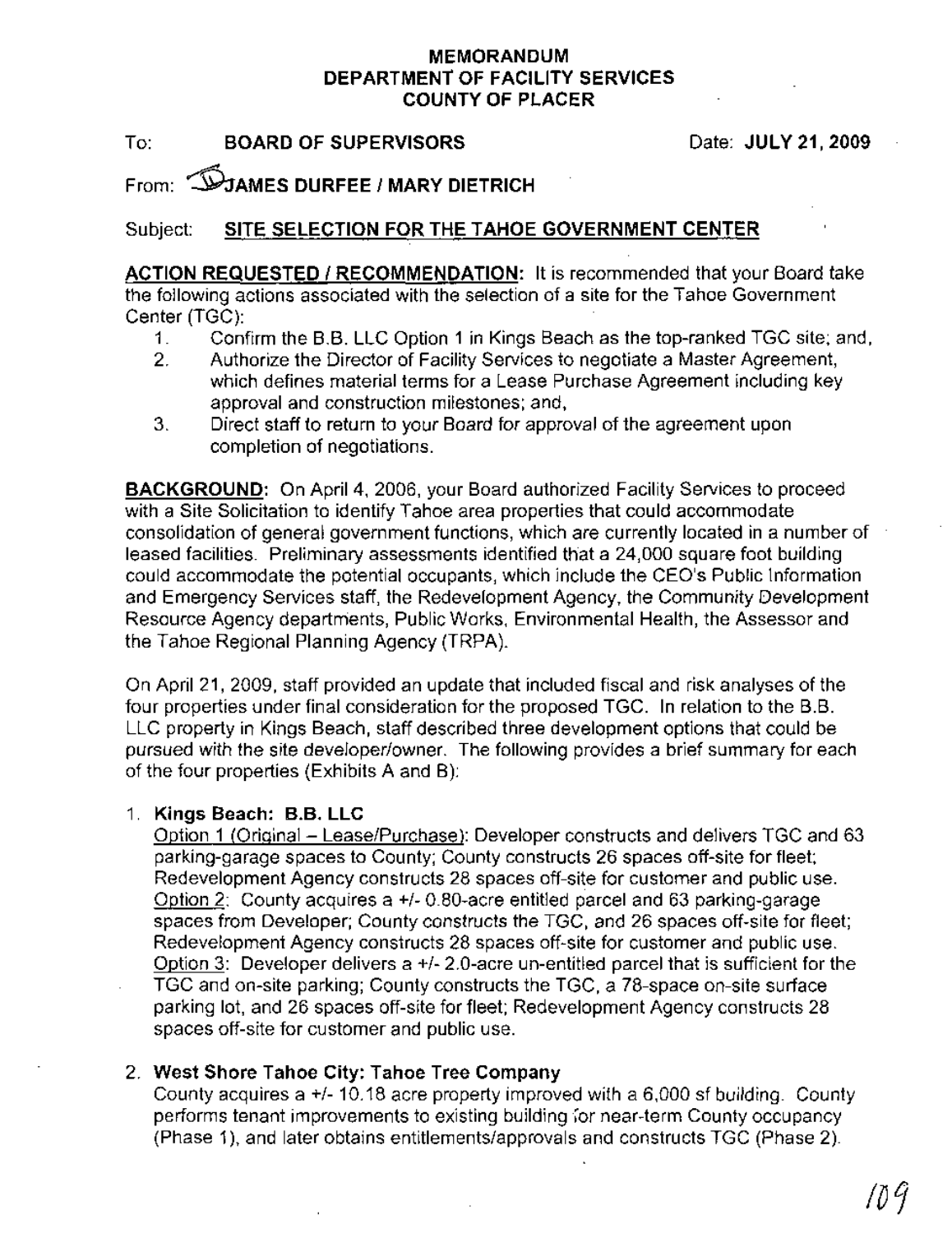Site Selection Tahoe Government Center Page 2 July 21,2009

#### 3. **Dollar Hill: Highlands Village** County acquires a +/- 11.41 acre unimproved property, obtains entitlements / approvals, and constructs TGC.

4. **Tahoe Vista: North Tahoe Public Utility District (NTPUD)** County partners with NTPUD, in a joint development at the NTPUD site on National Avenue in Tahoe Vista.

#### TGC Site Evaluation

At the April 21, 2009 meeting, your Board prioritized criteria to select a site that best .meets the County's objectives, removed the Dollar Hill and NTPUD sites from consideration, and directed staff to continue evaluation of the remaining properties. Staff subsequently utilized your Board's priorities to assign point values to each of the following categories, and utilized the resultant scoring tool to uniformly evaluate the B.B. LLC Options 1,2, and 3, and the Tahoe Tree Company properties..

### A. Revitalization: 35 points

The project's presence and role in a Redevelopment Area, including the degree to which the project would: bring economic benefits to the County and Community, be a catalyst to redevelopment by bringing synergy to the Community, be an opportunity for County leadership in Redevelopment efforts, and provide off-hour community benefits.

B. Costs: 30 points

The project's cost attributes including: lowest Pro Forma Project Costs, flexibility in timing project funding, ability to implement competitive cost strategies, and leverage of other partners' participation.

C. Risks: 25 points

The risk factors associated with the development of the TGC at the particular site including: entitlements and project approvals, physical risks (e.g. environmental, demolition, grading, land coverage), dependence on the performance of development partners, and community opposition.

D. Facility Issues: 10 points

The site's physical and locational attributes including: proximity to future development areas, a walkable and pedestrian/bus oriented commercial location, traffic constraints, advisory body and County employee support/preference, and accommodation of facility requirements.

Through this evaluation process, the B.B. LLC Option 1 ranked First, B.B. LLC Option 2 ranked Second, Tahoe Tree Company ranked Third, and B.B. LLC Option 3 ranked Fourth.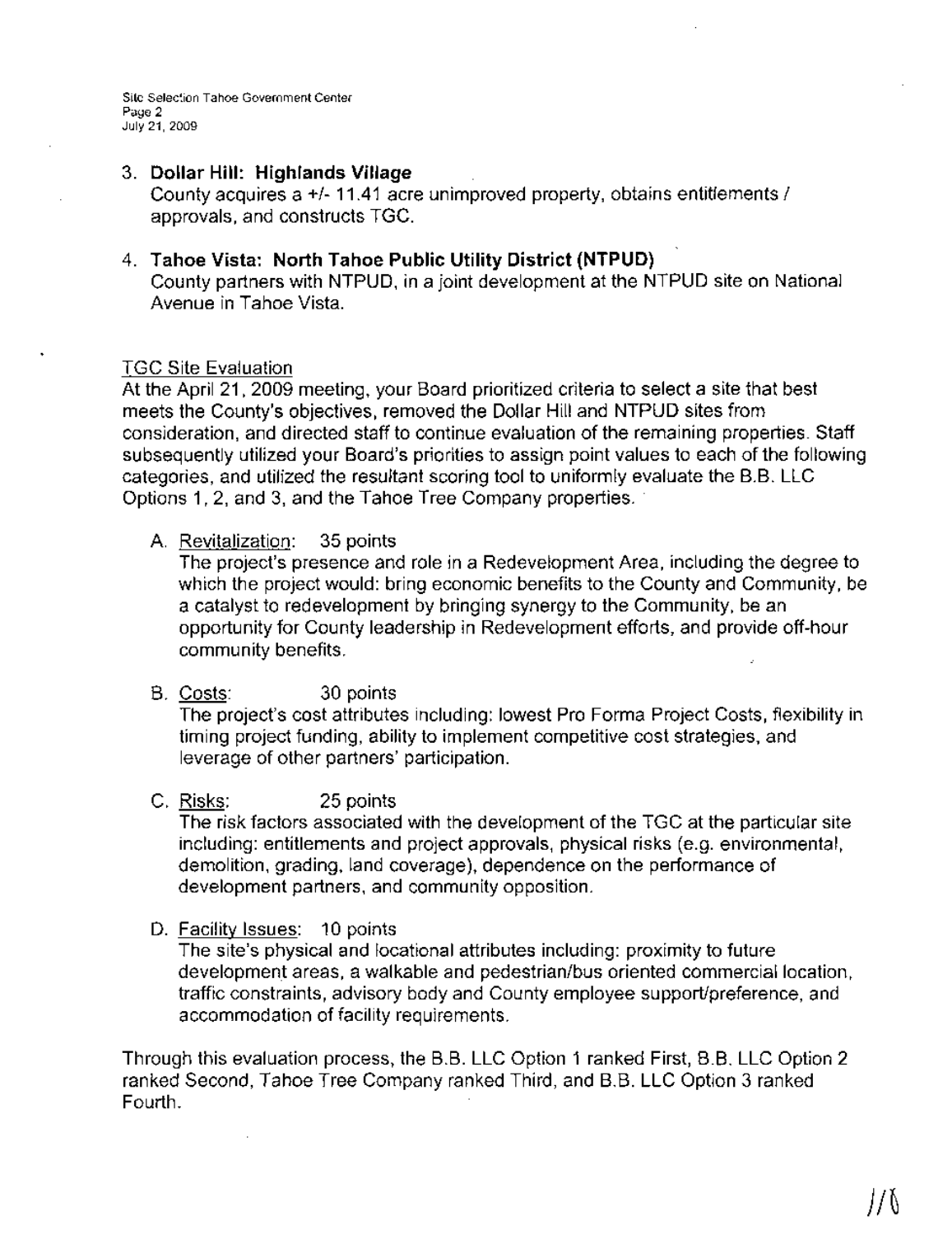#### Risk Assessment

By applying the prioritized criteria in this uniform manner, each project was evaluated for the level of development risk. While the B.B. LLC Options 1 and 2 were ranked First and Second respectively, the speculative nature of this mixed-use development presents greater risks than selection of the Tahoe Tree Company site. This primarily results from a greater potential for significant delays in project delivery, or the risk of no-project if the developer cannot secure TRPA and County approvals. Staff has identified that these approvals include: Tentative Subdivision Map, Conditional Use Permit, Design Review, Amendments to the Kings Beach Community Plan, certification of the Environmental Impact Report, TRPA certification of the Environmental Impact Statement, and an amendment to the TRPA Code of Ordinances. In addition to these approvals, the B.B. LLC mixed-use project requires a variety of commodities that must be secured through the TRPA Community Enhancement Project (CEP). Another risk associated with Options 1 and 2 stems from the current state of the economy, and its potential effect on the developer's ability to secure financing and deliver the project.

The three leading sites possess different fiscal ramifications to the County. The selection of the B.B. LLC Option 1 or 2 requires your Board's commitment of significant long-term funding beyond the \$6.5 million dollars, which is included in the County's Facility Finance Plan. The Tahoe Tree Company site would allow the County to secure a site and defer construction of the TGC until a later date. Any proposed project in excess of \$6.5 million dollars, either for tenant improvements, near term construction costs, or finance payments over time will have an impact on the availability of funds for other projects already identified in the Facility Finance Plan.

Although the B.B. LLC Option 1 has these inherent risks, given the revitalization benefits and an opportunity to locate the TGC in a highly walkable commercial location near the future development areas at Tahoe, this option was the highest ranked alternative. Option 1 would provide additional benefits from the Developer's ability to realize cost savings and the ability to deliver the TGC sooner than the County could complete a project. The lease/purchase structure of this alternative, coupled with early project delivery, defers the County's initial lease payment until the TGC building is complete, which is projected for Fiscal Year 2013/14. Depending on the amortization period of TGC building costs, the County's annual payment would be between \$2.4 million and \$4.0 million dollars. Although the B.B. LLC Option 2 is ranked Second, it is not considered a viable fiscal alternative, given the near term funding commitment of up to \$25 million dollars between Fiscal Years 2011/12 and 2014/15, which would be required to purchase entitled land and parking garage spaces, and to construct the TGC building.

With your Board's confirmation of the ranking and authorization, Property Management will commence negotiations of Lease Purchase terms with B.B. LLC and return with a Master Agreement for your Board's approval. The Master Agreement will provide the overarching deal points for this project, which include the term, maintenance obligations, option to purchase provisions, and the method for determination of rent. Similar to the Lease Purchase Agreement negotiated for the South Placer Courthouse project, the TGC Master Agreement will provide expectations for the building construction approval processes and interactions with County staff, design standards, Developer and County obligations, and Developer performance milestones such as project approval, design review, construction commencement, and delivery deadlines.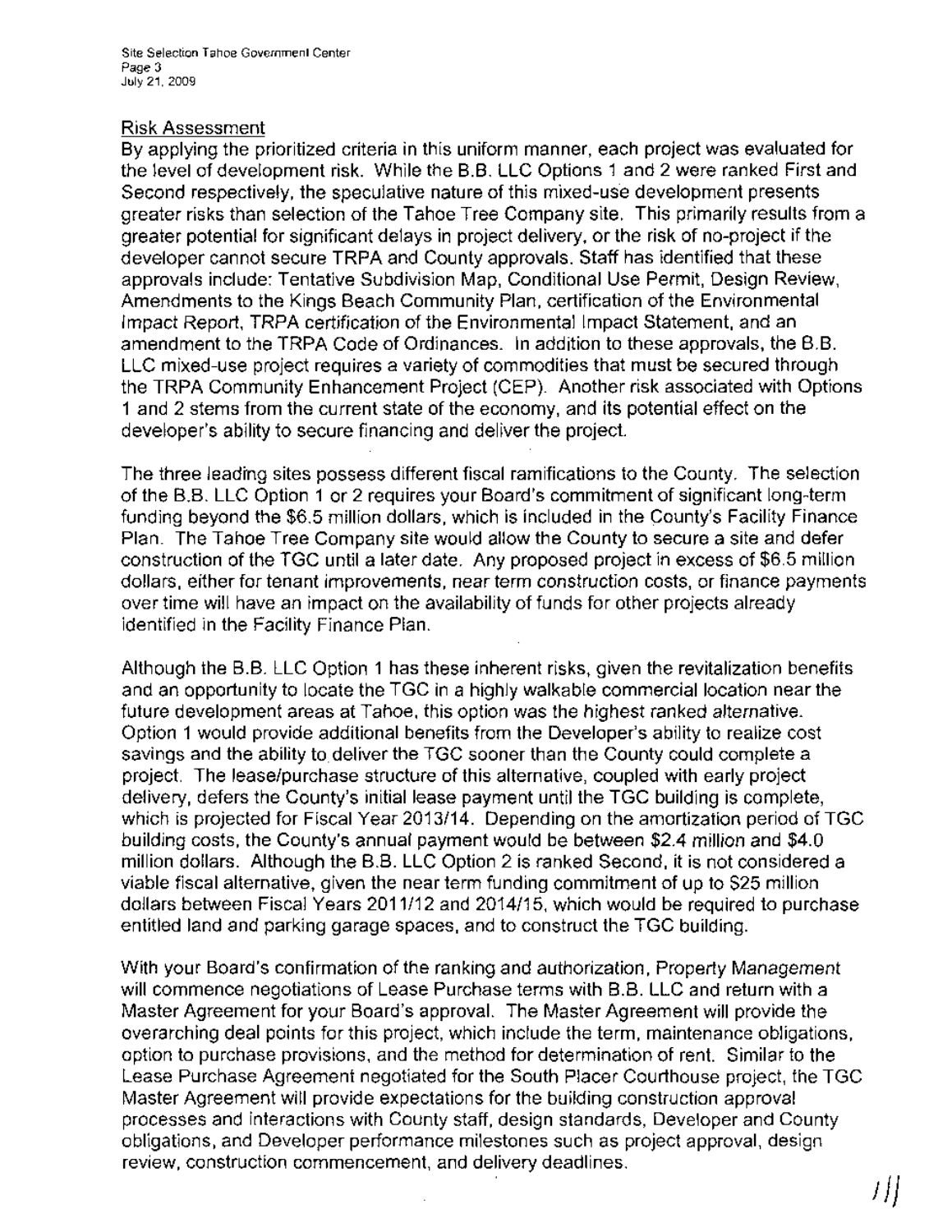Site Selection Tahoe Government Center Page 4 July 21, 2009

To address the project risks discussed above, as a separate but related item presented to your Board today, staff will ask your Board for authorization to negotiate an option to purchase the Tahoe Tree Company property in the event the negotiation of the Master Agreement or Lease Purchase Agreement are not finalized or predefined performance milestones are not met. The goal is to secure an Option from Tahoe Tree Company for up to two years. With your Board's confirmation of B.B. LLC Option 1, staff will proceed with negotiation of a Master Agreement and return to your Board for approval.

**ENVIRONMENTAL CLEARANCE:** This action is exempt from review under the California Environmental Quality Act (CEQA) pursuant to CEQA Section 15061 (b)(3), which exempts activities that have no potential to cause significant environmental impact.

**FISCAL ANALYSIS:** Assuming a \$22.8 million dollar total purchase price for the B.B. LLC Option 1 TGC building, land, and 63 parking garage spaces (amortized at 7% annually); plus the off-site fleet parking lot, the County's total Project Pro Forma Cost ranges between \$29.5 million dollars (seven-year lease purchase) and \$37.6 million dollars (fifteen-year lease purchase). Annual payments to B.B. LLC are estimated to be between \$2.4 million and \$4.0 million dollars depending on the term and would begin in Fiscal Year 2013/14. The price per square foot for the total B.B. LLC Option 1 project, including the land value, is between \$1,229 and \$1,566 dollars depending on the term of the lease purchase. The Project Pro Forma Cost for the Tahoe Tree Company property ranges between \$20.5 and \$24.5 million dollars depending on the timing for the TGC construction. However, the County would have the discretion as to the timing of the expenditure beyond initial purchase of the property. The price per square foot for the Tahoe Tree project, including land value, is between \$854 and \$1,020 dollars.

JD/MD:MR:LM

ATTACHMENTS: EXHIBIT A- LOCATION MAP EXHIBIT B - CONCEPTUAL SITE PLANS

CC: COUNTY EXECUTIVE OFFICE T:\F\BSMEM02008\4628 TAHOE SITE SELECTION 072109,DOC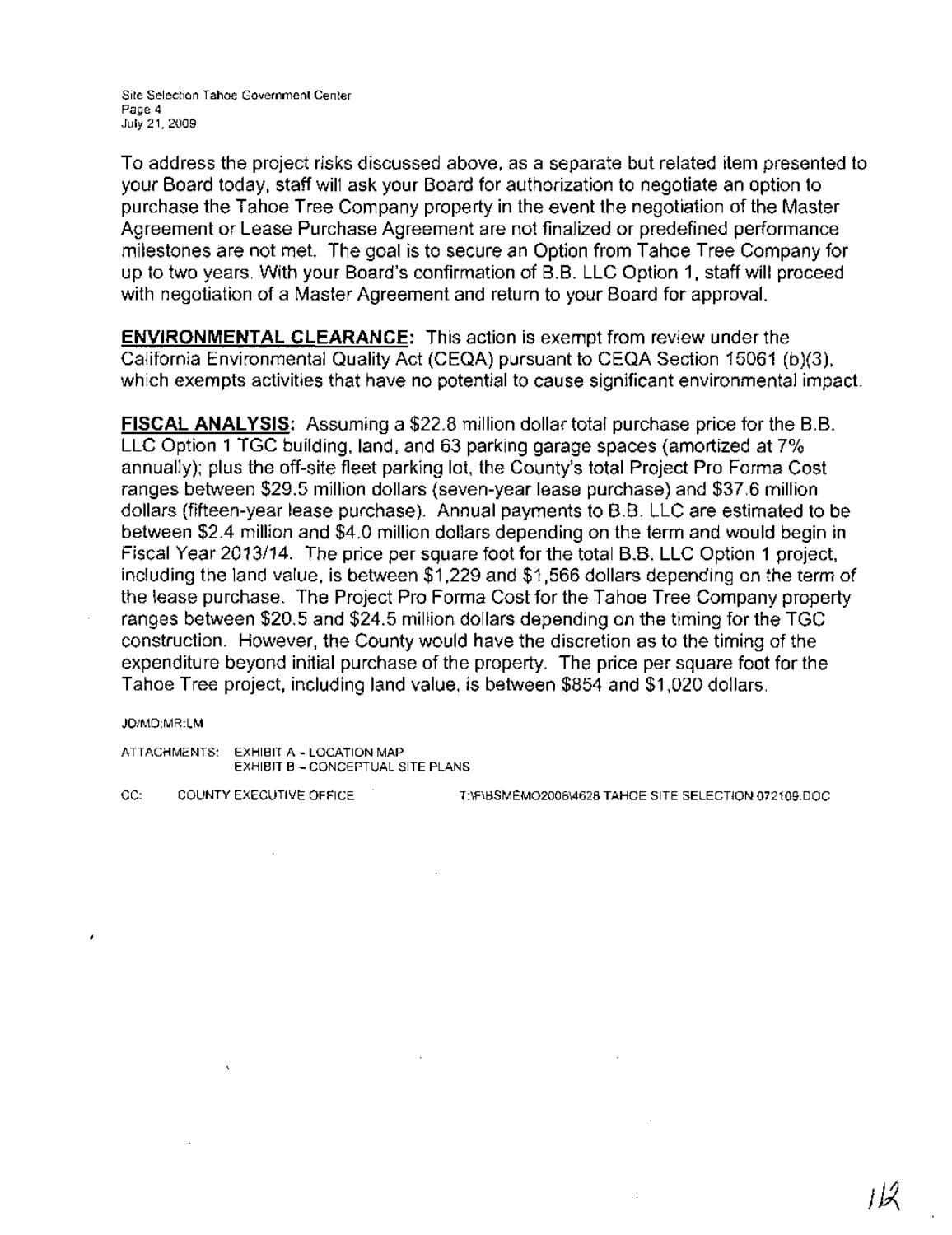## **EXHIBIT A LOCATION MAP**



))3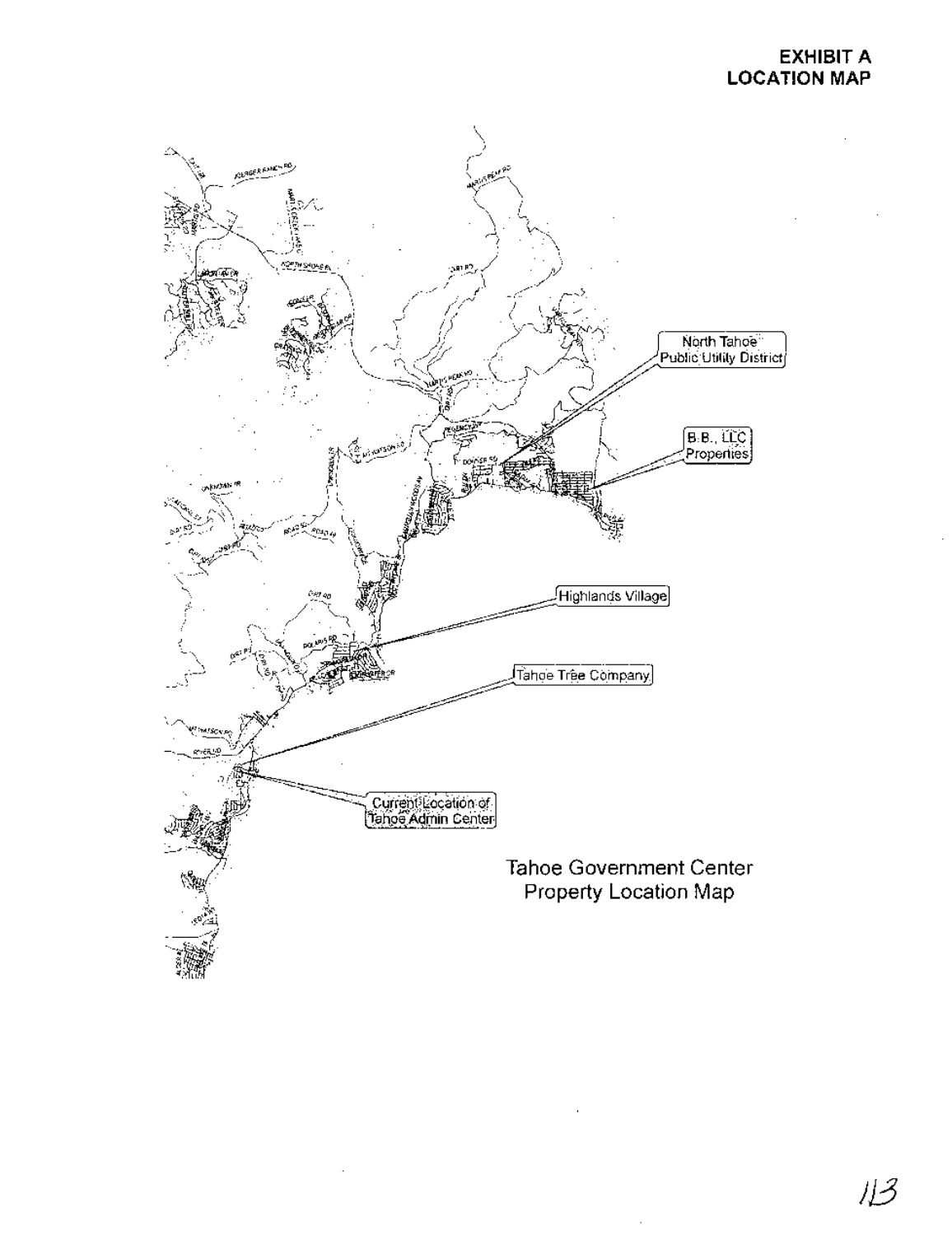## **EXHIBIT B** PAGE 1 OF 2

**B.B. LLC CONCEPTUAL SITE PLAN** 

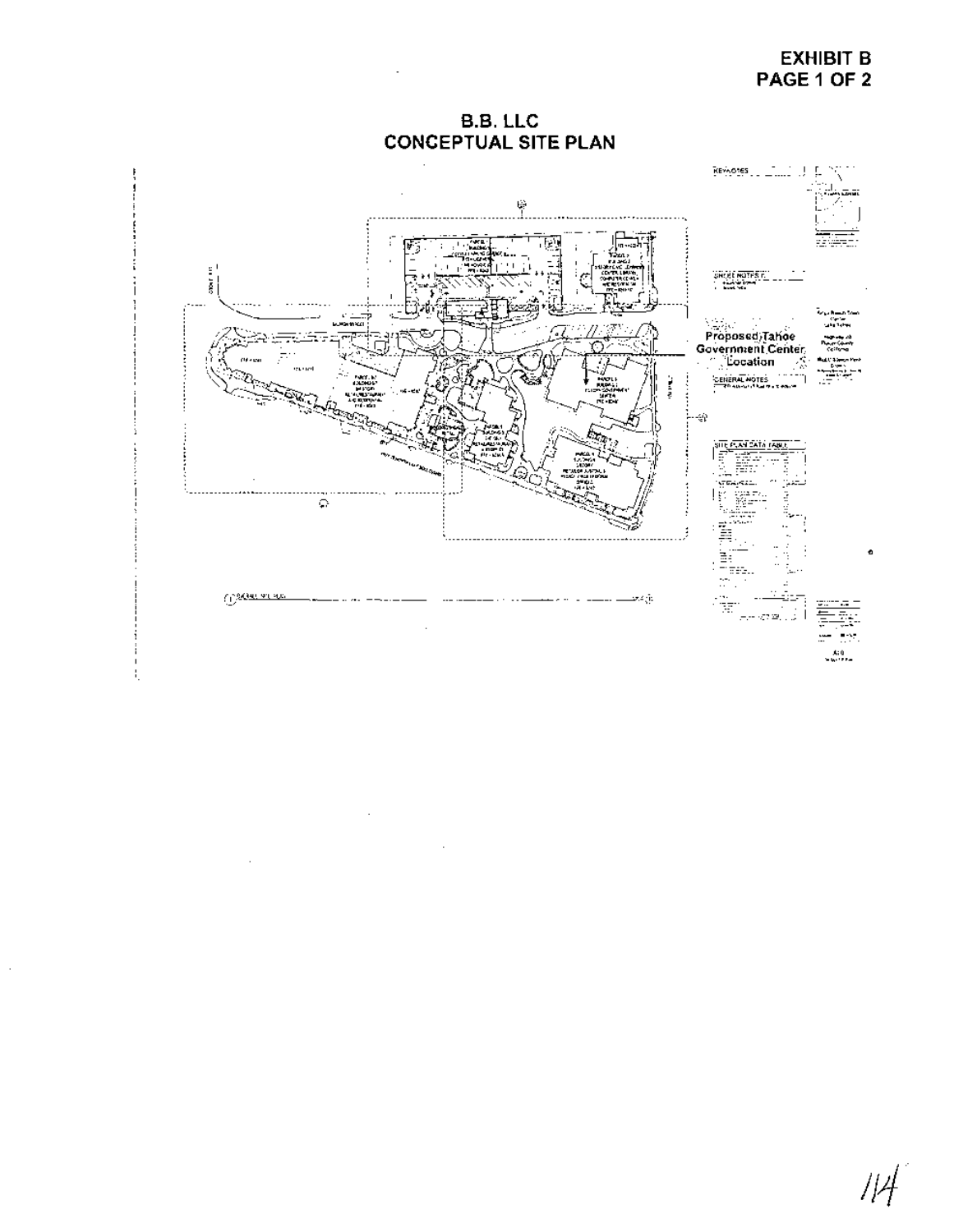## **EXHIBIT B** PAGE 2 OF 2

# **TAHOE TREE COMPANY CONCEPTUAL SITE PLAN**